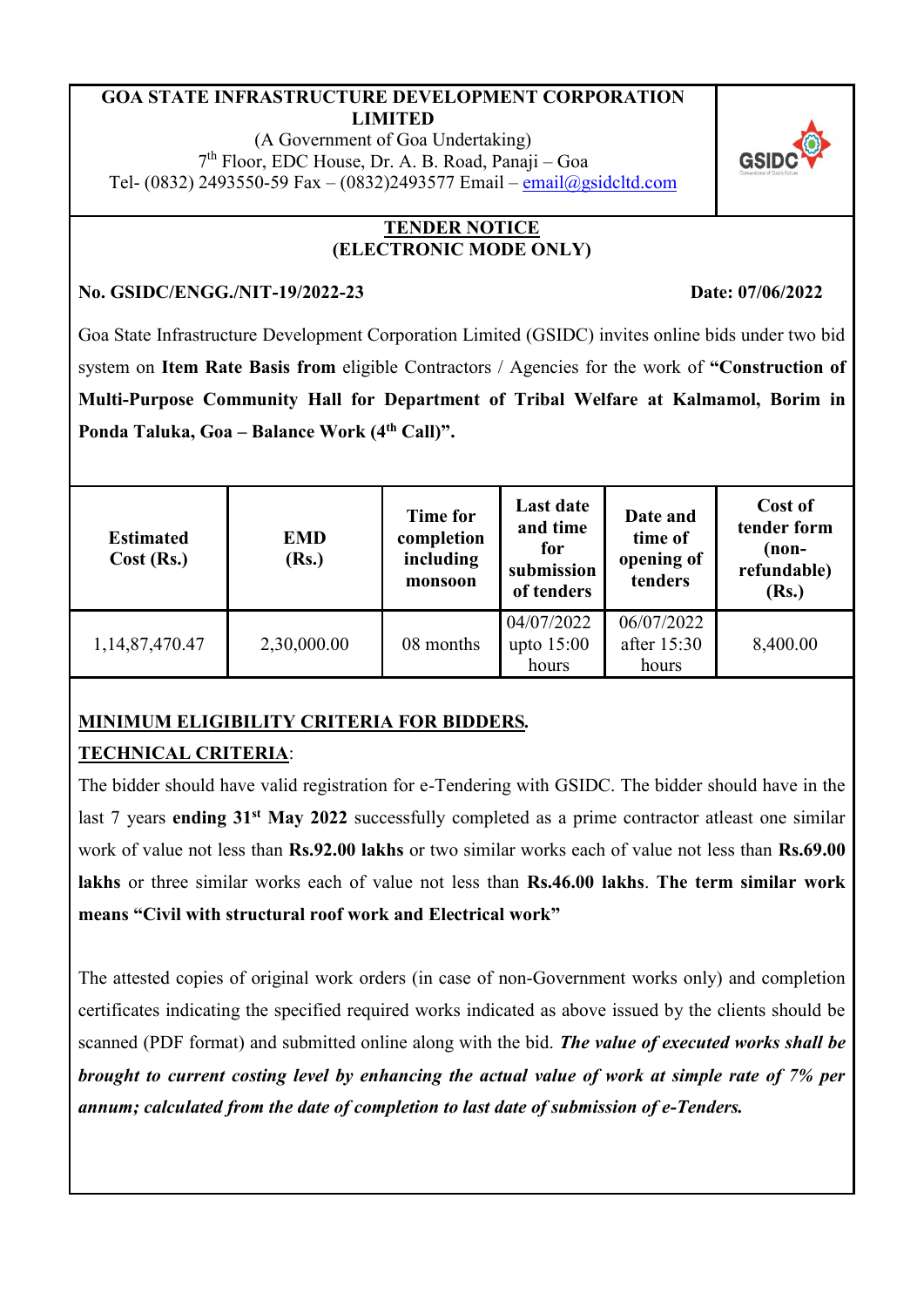### **FINANCIAL CRITERIA:**

- a. The bidder should have an average annual turnover of atleast **Rs.34.50 lakhs** in the last 3 consecutive financial years. The attested copies of original Audited Profit & Loss account and original Balance Sheet statement for the last three consecutive financial years should be scanned (PDF format) and submitted online along with the bid.
- b. The bidder should have a solvency of not less than **Rs.46.00 lakhs** from a Nationalised/ Scheduled bank *valid on date of opening*, as specified in the certificate failing which it shall be reckoned as valid for a period of one year from the date of issue of Solvency Certificate. The attested copy of original solvency certificate as specified should be scanned (PDF format) and submitted online along with the bid.

**NOTE:** All the documents should be attested by Government Gazetted Officer or duly notarized.

#### **MODE OF SUBMISSION OF E.M.D. WITH THE e-TENDER DOCUMENTS**:

1. The bidders can deposit the full EMD of Rs**.2,30,000.00** on or before the closing date and time of submission of tenders through online NEFT/RTGS/**OTC** facility with pre-printed challans available on e-Tendering website of GSIDC and directly credit the amount to GSIDC account No. **as generated by challan** and upload the scanned copy of NEFT/RTGS/**OTC** challan along with the bid.

#### **OR**

2. Of the total value of E.M.D., the bidder can also deposit an amount of **Rs.1,15,000.00** through online NEFT/RTGS/**OTC** facility with pre-printed challans available on e-Tendering website of GSIDC and directly credit the amount to GSIDC account no. **as generated by challan** and upload the scanned copy of NEFT/RTGS/**OTC** challan along with the bid.

 The balance E.M.D. of **Rs.1,15,000.00** can be deposited in the form of Deposit at call receipt (DCR) of a Scheduled Bank guaranteed by R.B.I. or Fixed Deposit Receipt (FDR) of a Scheduled Bank valid for a period of minimum six months after the closing date of submission of tenders and pledged in favour of Managing Director, GSIDC, Panaji or Demand Draft / Banker's Cheque of a Scheduled Bank issued in favour of GSIDC, payable at Panaji or in form of Bank Guarantee in prescribed format of GSIDC issued by a Scheduled Bank guaranteed by R.B.I. which shall be valid for a period of minimum six months after closing date of submission of tenders. The scanned copies (PDF format) of DCR or FDR or DD / BC and Bank Guarantee shall be submitted online along with the bid.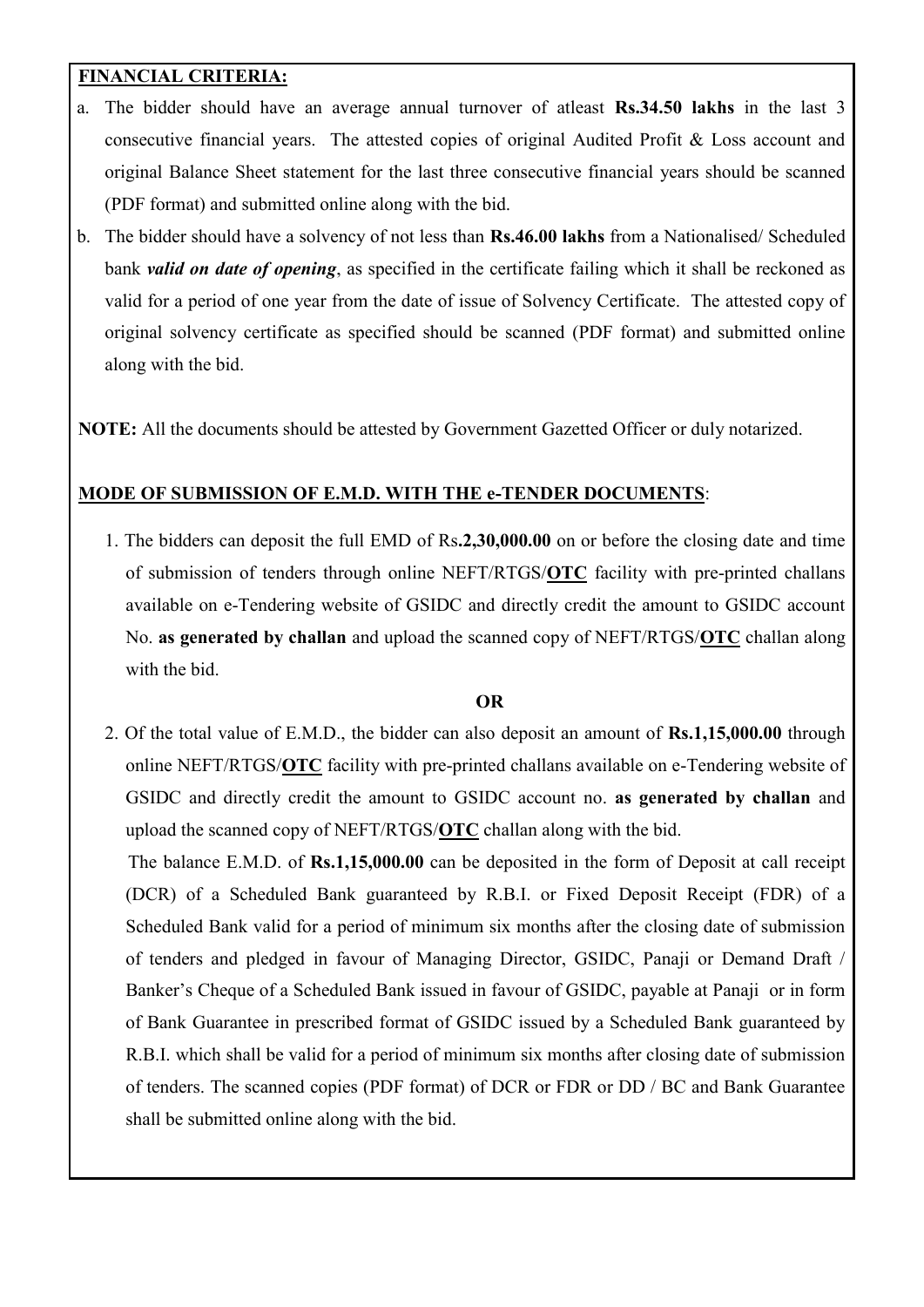### **SALE OF e-TENDER FORMS**:

Interested contractors / agencies may view/peruse the e-Tender documents online by visiting the e-Tender website of GSIDC at **<https://www.tenderwizard.com/GSIDC>**

Interested contractors / agencies fulfilling the minimum technical and financial criteria stipulated in the e-Tender may download the e-Tender documents after paying the prescribed non-refundable tender form fee through online NEFT/RTGS/OTC facility with pre-printed challan available on the e-Tender website of GSIDC and directly credit the amount to GSIDC account No. **as generated by challan** and upload the scanned copy of NEFT/RTGS/OTC challan along with the bid.

GSIDC reserves the right to change the last date and time of availability of e-Tender documents on e-Tender website of GSIDC, Closing date and time of submission of e-Tenders and date and time of opening of e-Tenders for administrative reasons, if any by notifying the same on the GSIDC website.

# **REGISTRATION OF CONTRACTOR / AGENCIES WITH GSIDC FOR E-TENDERING**

The following are the pre-requisites for Registration of Contractors / Agencies: They shall,

- 1. Fill the online Registration Form available under '**Register**' on our e-tender website **https://www.tenderwizard.com/GSIDC**.
	- a) Registration amount of **₹ 2,950.00 (Rupees Two Thousand Nine Hundred and Fifty Only)** is to be paid **online** through any of the following modes:
		- 1. Visa/Master/Maestro/ATM cum Debit Cards
		- 2. Net Banking
		- 3. Master/VISA credit Card
		- 4. UPI
- 2. After online registration Acknowledgment Copy will be generated, the same may be submitted in person or authorized representative only to **GSIDC office** at EDC House, Dr. A.B. Road, Panaji, Goa, or can be emailed on **[gsidcetenders@etenderwizard.com.](mailto:gsidcetenders@etenderwizard.com)**
- 3. The Login will be enabled only after the receipt of **Acknowledgment Copy**.
- 4. Possession of Digital Signature Certificates is mandatory in participating in e-Tendering system. Vendors are requested to procure **Digital Signature Certificate (Class III)** well in advance from any of the approved Certifying Authorities (CA).